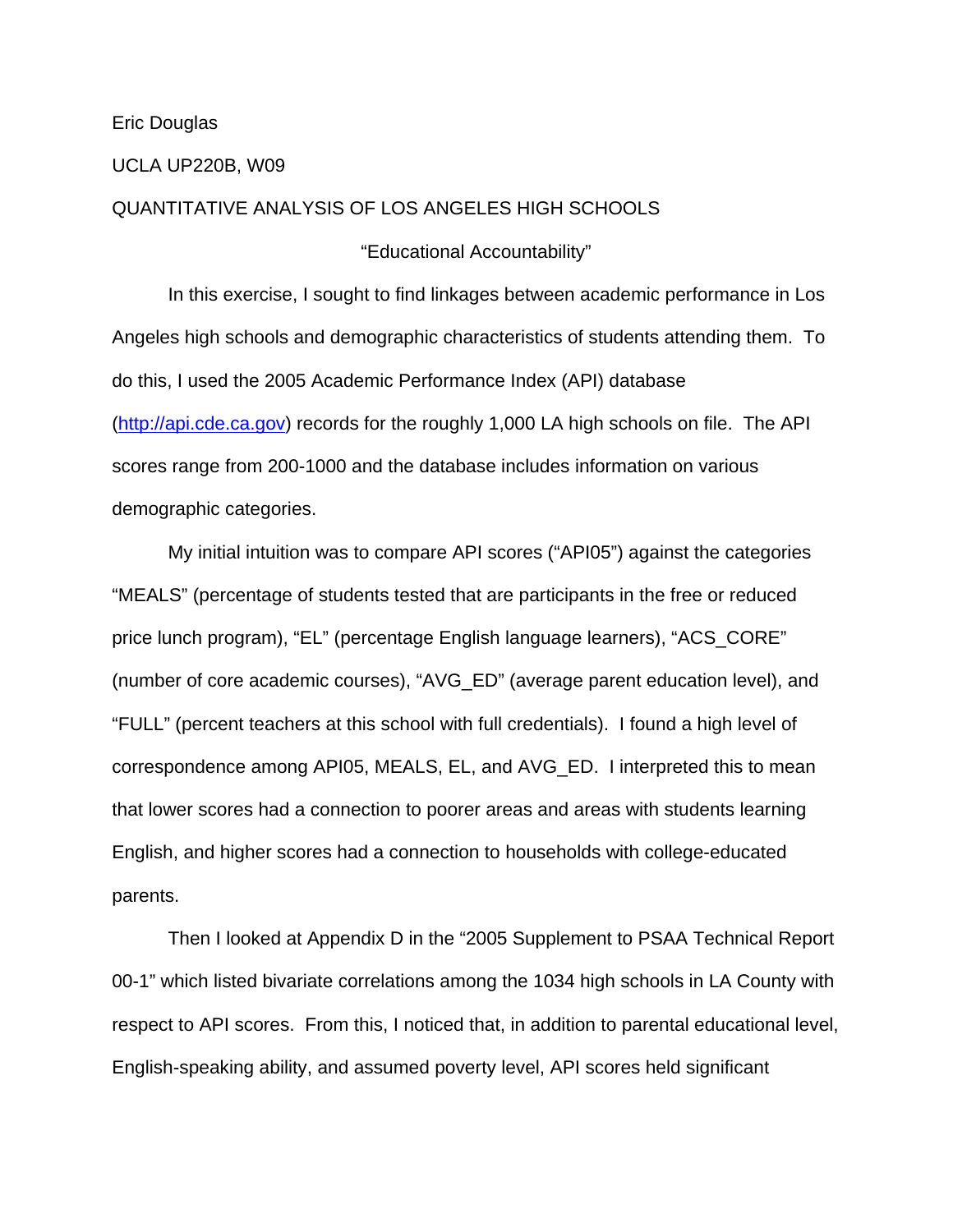correspondence with both Hispanic (negative) and White (positive) demographics. I found it interesting that the African American demographic held only a moderate (negative) correspondence, since it tends to suffer from similar societal challenges to those of the Hispanic population. Why was there such a strong negative connection between the Hispanic demographic and school performance? It may be that, in Los Angeles, they have a combination of challenges such as recent immigration, language difficulty, poverty, and legal status. Even though other ethnic groups may share these difficulties, they may simply not have the numbers to affect school performance.

 As I was reviewing a scatterplot of parental educational level against API score, I noticed a seeming miracle. The connection between the two was so strong, but it seemed that a few schools had beaten the system. They had tremendous API scores, even though their parental educational level was as low as could be. What had these schools done to score so well despite the odds? What programs did they have in place to overcome this formidable educational obstacle? Why were they succeeding where all others had failed?

 I took a closer look. It turned out that all of these miracle schools were within two school districts—Irvine Unified and Capistrano Unified in Orange County. Obviously, some visionary district superintendent had come up with an amazing educational program to overcome the disadvantage of low parental educational level. So, I looked at the district-level numbers. Then, I looked at the school-level numbers, and discovered the miracle. They lied. It turns out, the lowest level of education counts as zero. If you don't report, it also counts as zero. Neither Irvine nor Capistrano reported parental educational level. So, they looked like heroes. Unfortunately, they were just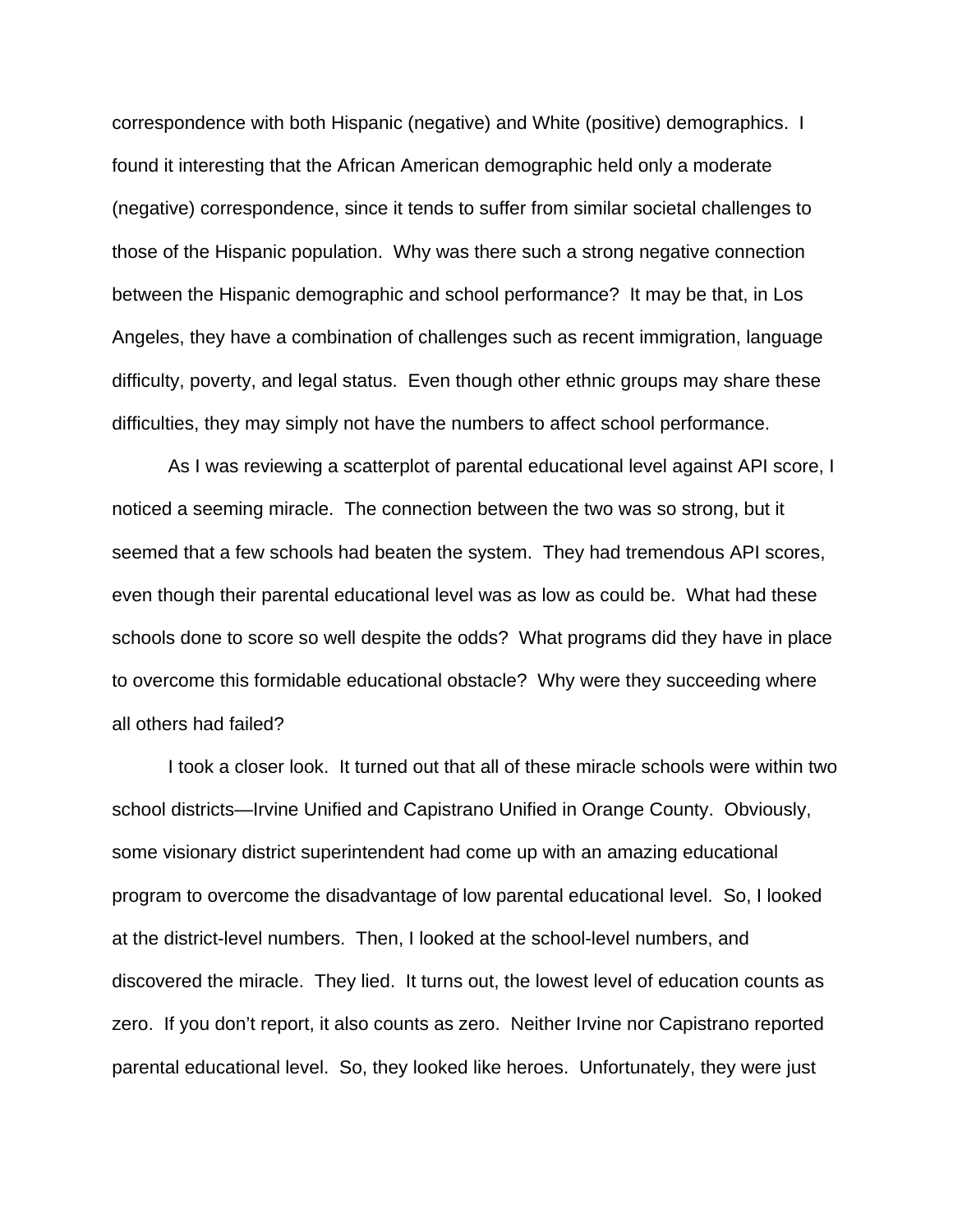outliers (out-liars?). When I removed them from the equation, the correspondence between parental educational level and API score grew even closer.

 Getting back on track, I wanted to figure out what factors contributed to high or low API scores. The two big positive factors were Whiteness and education. The negative categories were Hispanic, English-learners, and reduced meal people. Unfortunately, the negative categories had a high level of colinearity, so it was hard to tell which of the three was most influential. My response was to take a second look at the positive factor of education and the negative factor of poverty. As I looked at the individual parental education categories, I noticed that the lower categories, no high school and high school grad, were about the same. Also, the upper categories, college grad and graduate school grad were about the same. So, I focused on the correspondence between college grad and API. My conclusion, then, is that there is a high correspondence among parental college graduation, poverty, and API score. So, the take-home point is, graduate from college and avoid poverty. Our schools are counting on you.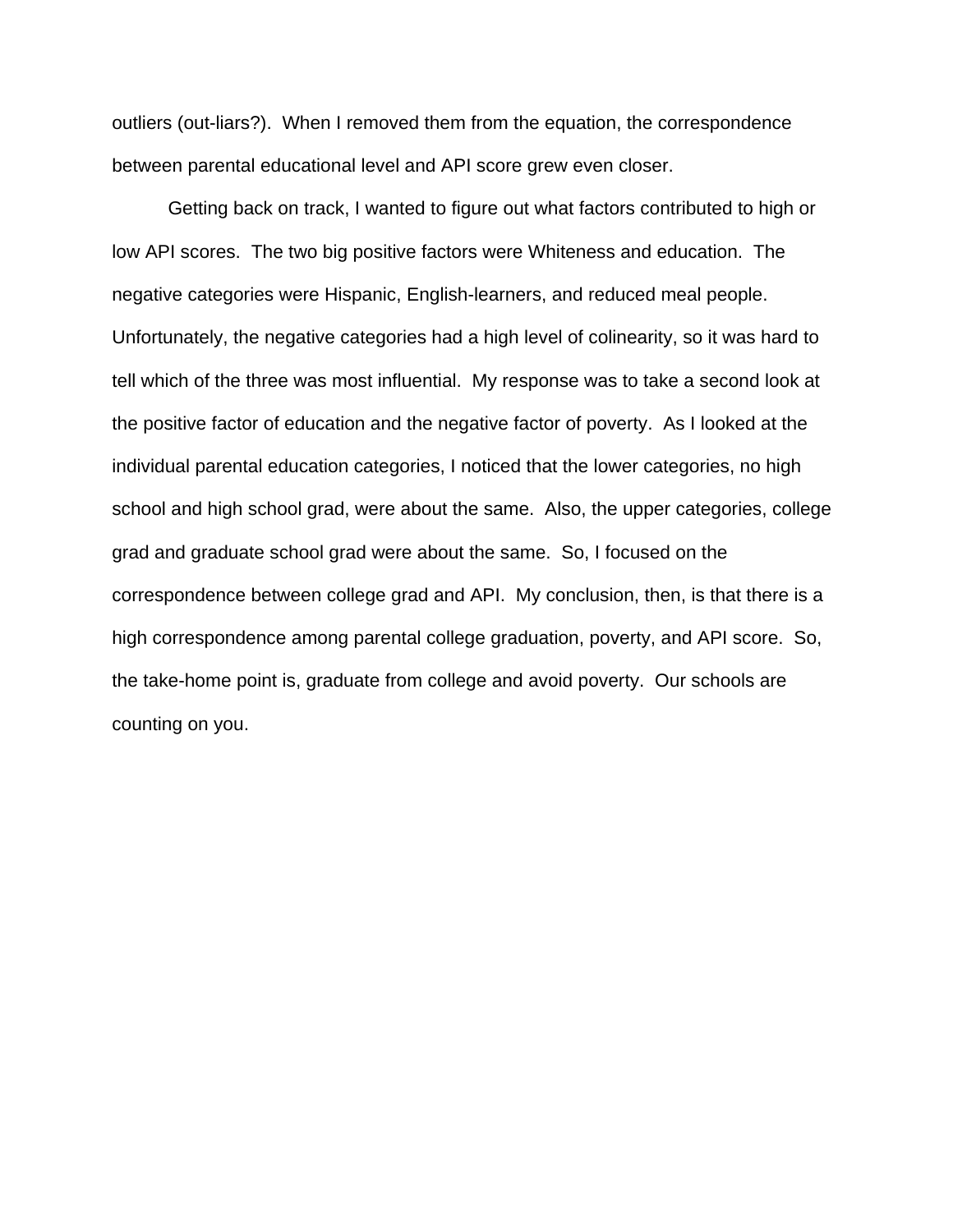| <b>Correlations</b> |                            |                                  |                       |                      |                       |                      |                      |  |
|---------------------|----------------------------|----------------------------------|-----------------------|----------------------|-----------------------|----------------------|----------------------|--|
|                     |                            | api05                            | meals                 | acs_core             | el                    | avg_ed               | full                 |  |
| api05               | Pearson Correlation        | $\mathbf{1}$                     | $-.619$ <sup>**</sup> | $.087$ <sup>**</sup> | $-.557$               | $.648$ <sup>**</sup> | $.326$ <sup>**</sup> |  |
|                     | Sig. (2-tailed)            |                                  | .000                  | .006                 | .000                  | .000                 | .000                 |  |
|                     | N                          | 1047                             | 1047                  | 996                  | 1047                  | 1047                 | 1047                 |  |
| meals               | <b>Pearson Correlation</b> | -. <mark>619<sup>**</sup></mark> | $\mathbf{1}$          | $-.042$              | $.687$ **             | $-.688$ **           | $-.276$ **           |  |
|                     | Sig. (2-tailed)            | .000                             |                       | .182                 | .000                  | .000                 | .000                 |  |
|                     | N                          | 1047                             | 1047                  | 996                  | 1047                  | 1047                 | 1047                 |  |
| acs_core            | <b>Pearson Correlation</b> | $.087$ <sup>**</sup>             | $-.042$               | $\mathbf{1}$         | .022                  | .001                 | .053                 |  |
|                     | Sig. (2-tailed)            | .006                             | .182                  |                      | .494                  | .972                 | .094                 |  |
|                     | ${\sf N}$                  | 996                              | 996                   | 996                  | 996                   | 996                  | 996                  |  |
| el                  | Pearson Correlation        | - 557 <sup>°</sup>               | $.687$ <sup>**</sup>  | .022                 | 1                     | $-.630$ **           | $-.239$ **           |  |
|                     | Sig. (2-tailed)            | .000                             | .000                  | .494                 |                       | .000                 | .000                 |  |
|                     | ${\sf N}$                  | 1047                             | 1047                  | 996                  | 1047                  | 1047                 | 1047                 |  |
| avg_ed              | Pearson Correlation        | . <mark>648</mark> .             | $-0.688$              | .001                 | $-.630"$              | $\mathbf{1}$         | $.222$ **            |  |
|                     | Sig. (2-tailed)            | .000                             | .000                  | .972                 | .000                  |                      | .000                 |  |
|                     | N                          | 1047                             | 1047                  | 996                  | 1047                  | 1047                 | 1047                 |  |
| full                | <b>Pearson Correlation</b> | $.326$ **                        | $-.276$ **            | .053                 | $-.239$ <sup>**</sup> | $.222$ <sup>**</sup> | $\mathbf{1}$         |  |
|                     | Sig. (2-tailed)            | .000                             | .000                  | .094                 | .000                  | .000                 |                      |  |
|                     | N                          | 1047                             | 1047                  | 996                  | 1047                  | 1047                 | 1047                 |  |

\*\*. Correlation is significant at the 0.01 level (2-tailed).

| Model Summary <sup>b</sup> |                     |          |                      |                               |  |  |  |
|----------------------------|---------------------|----------|----------------------|-------------------------------|--|--|--|
| Model                      |                     | R Square | Adjusted R<br>Square | Std. Error of the<br>Estimate |  |  |  |
|                            | $.748$ <sup>a</sup> | .559     | .557                 | 57.619                        |  |  |  |

a. Predictors: (Constant), full, acs\_core, avg\_ed, el, meals

b. Dependent Variable: api05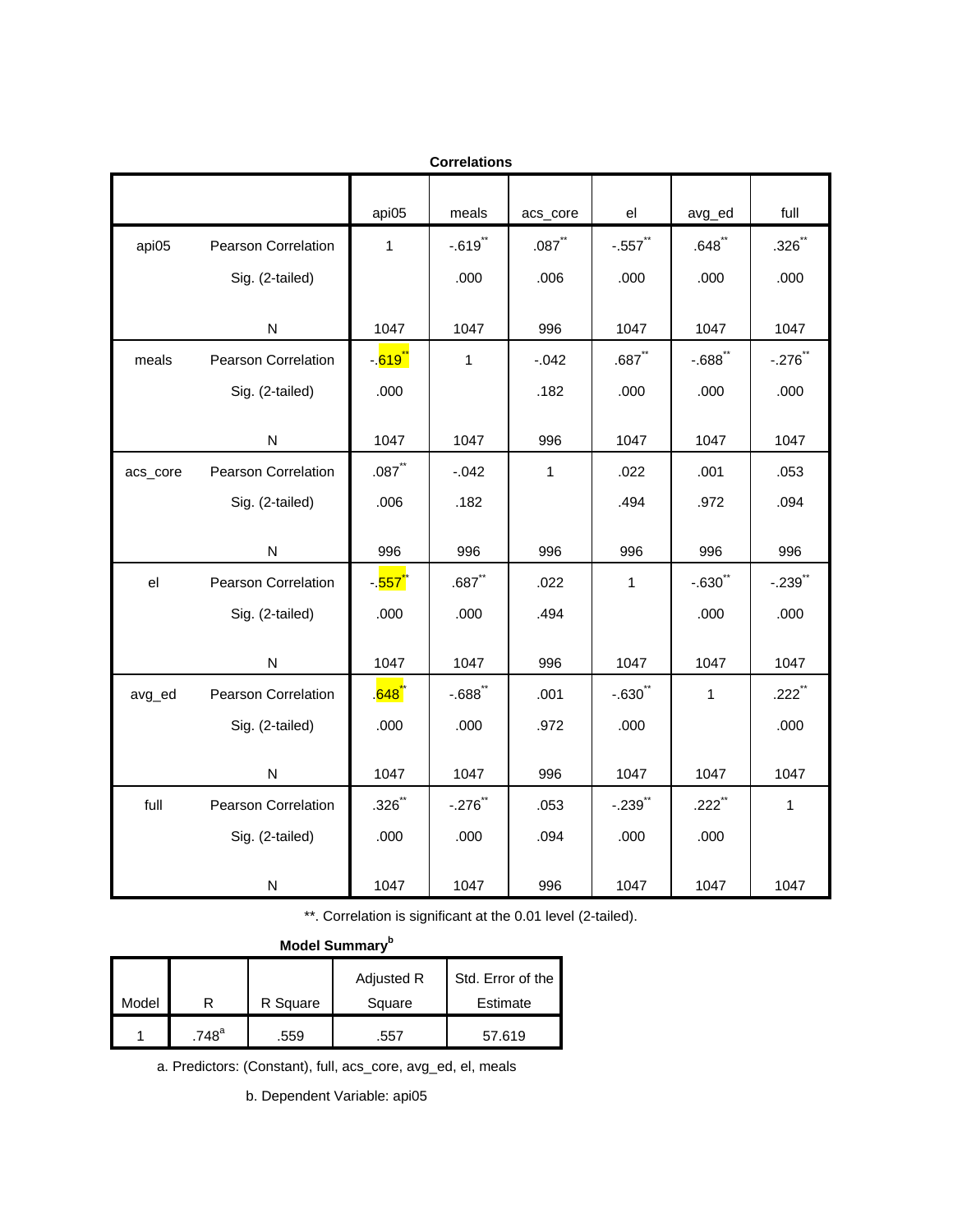|          | <b>AIVY</b> |                |     |             |         |                   |  |  |  |
|----------|-------------|----------------|-----|-------------|---------|-------------------|--|--|--|
| Model    |             | Sum of Squares | df  | Mean Square | F       | Sig.              |  |  |  |
| 1        | Regression  | 4174031.137    | 5   | 834806.227  | 251.456 | .000 <sup>a</sup> |  |  |  |
| Residual |             | 3286693.211    | 990 | 3319.892    |         |                   |  |  |  |
|          | Total       | 7460724.348    | 995 |             |         |                   |  |  |  |

**ANOVAb**

a. Predictors: (Constant), full, acs\_core, avg\_ed, el, meals

b. Dependent Variable: api05

| <b>Coefficients<sup>ª</sup></b> |            |                                    |            |                              |          |      |  |  |
|---------------------------------|------------|------------------------------------|------------|------------------------------|----------|------|--|--|
|                                 |            | <b>Unstandardized Coefficients</b> |            | Standardized<br>Coefficients |          |      |  |  |
| Model                           |            | B                                  | Std. Error | Beta                         | t        | Sig. |  |  |
| 1                               | (Constant) | 517.494                            | 23.903     |                              | 21.649   | .000 |  |  |
|                                 | meals      | $-0.825$                           | .113       | $-.245$                      | $-7.280$ | .000 |  |  |
|                                 | el         | $-1.079$                           | .178       | $-191$                       | $-6.066$ | .000 |  |  |
|                                 | acs_core   | 1.514                              | .426       | .075                         | 3.550    | .000 |  |  |
|                                 | avg_ed     | 44.245                             | 3.846      | .360                         | 11.505   | .000 |  |  |
|                                 | full       | .689                               | .166       | .092                         | 4.146    | .000 |  |  |

#### Coefficients<sup>a</sup>

a. Dependent Variable: api05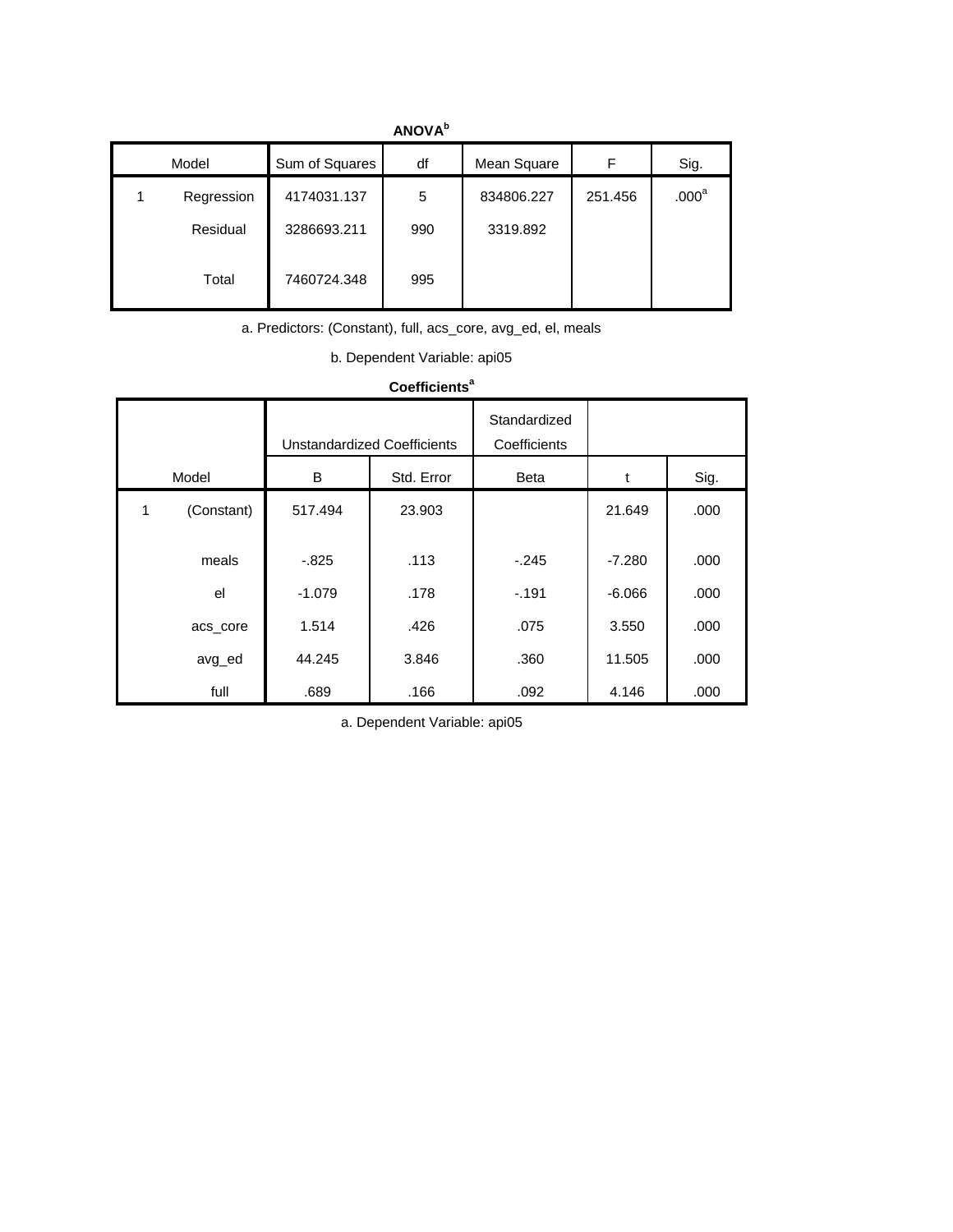

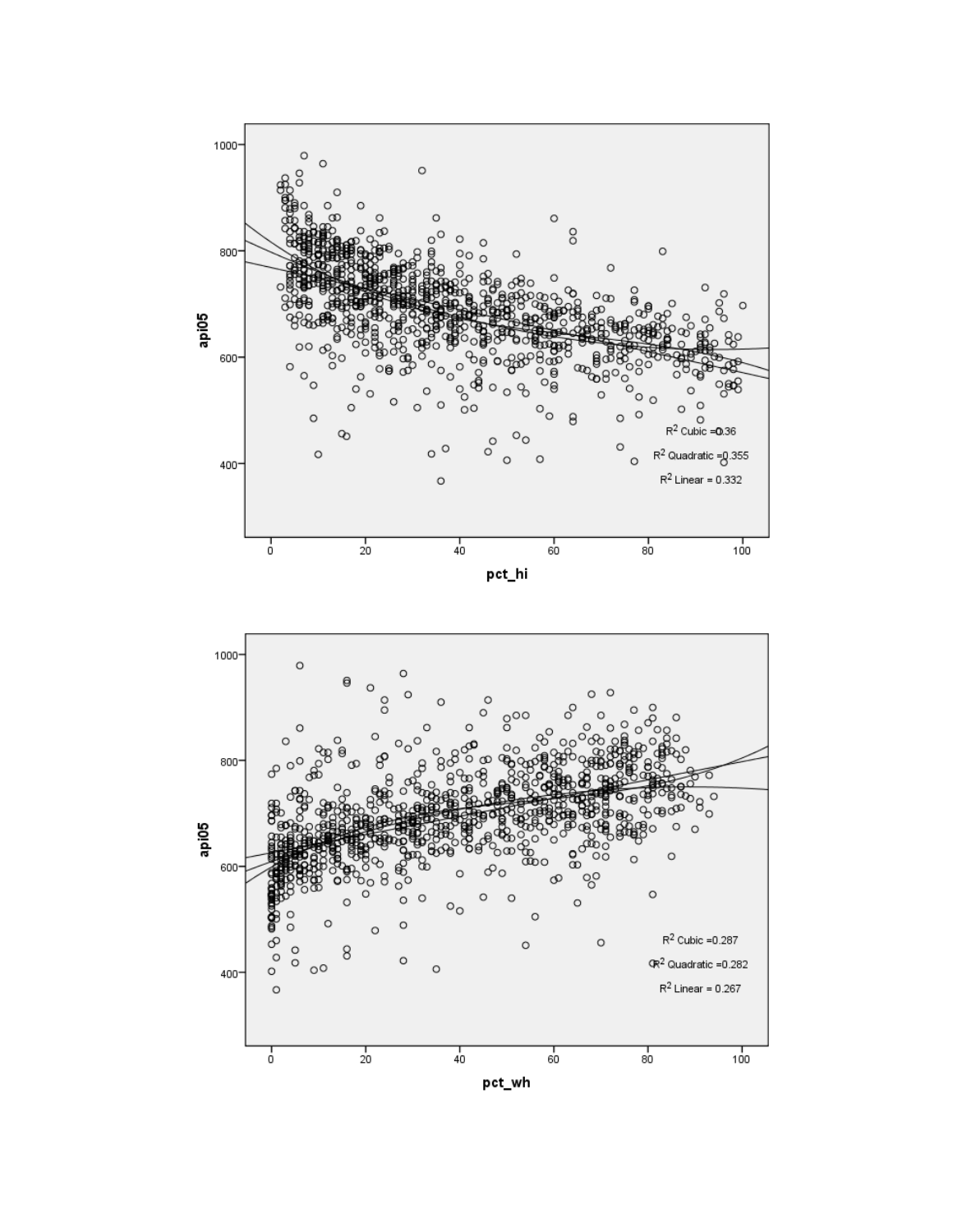

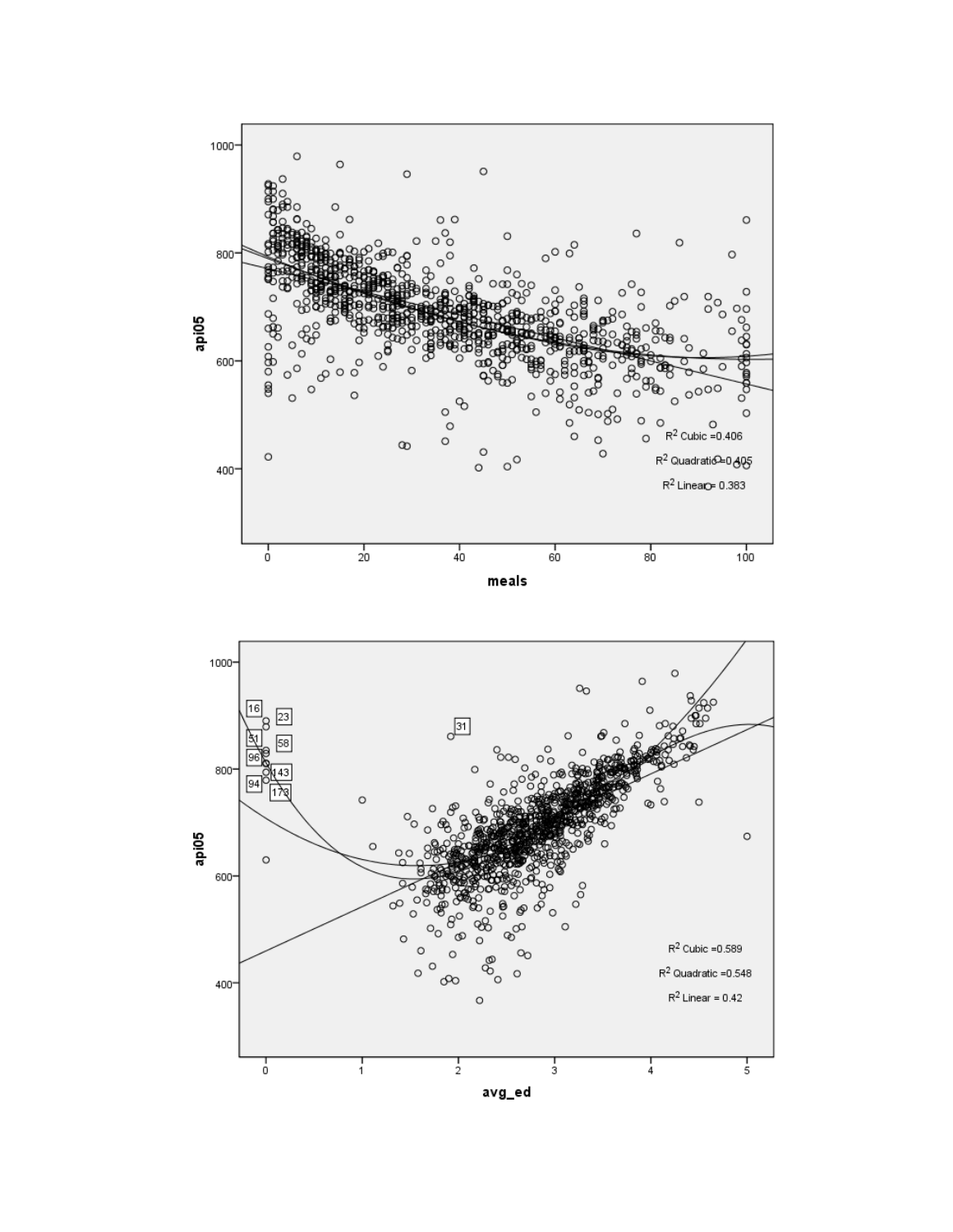FILTER OFF. USE ALL. SELECT IF (dname ~= "Irvine Unified" & dname ~= "Capistrano Unified"). EXECUTE. SORT CASES BY api05 (D). GRAPH /SCATTERPLOT(BIVAR)=avg\_ed WITH api05 /MISSING=LISTWISE.

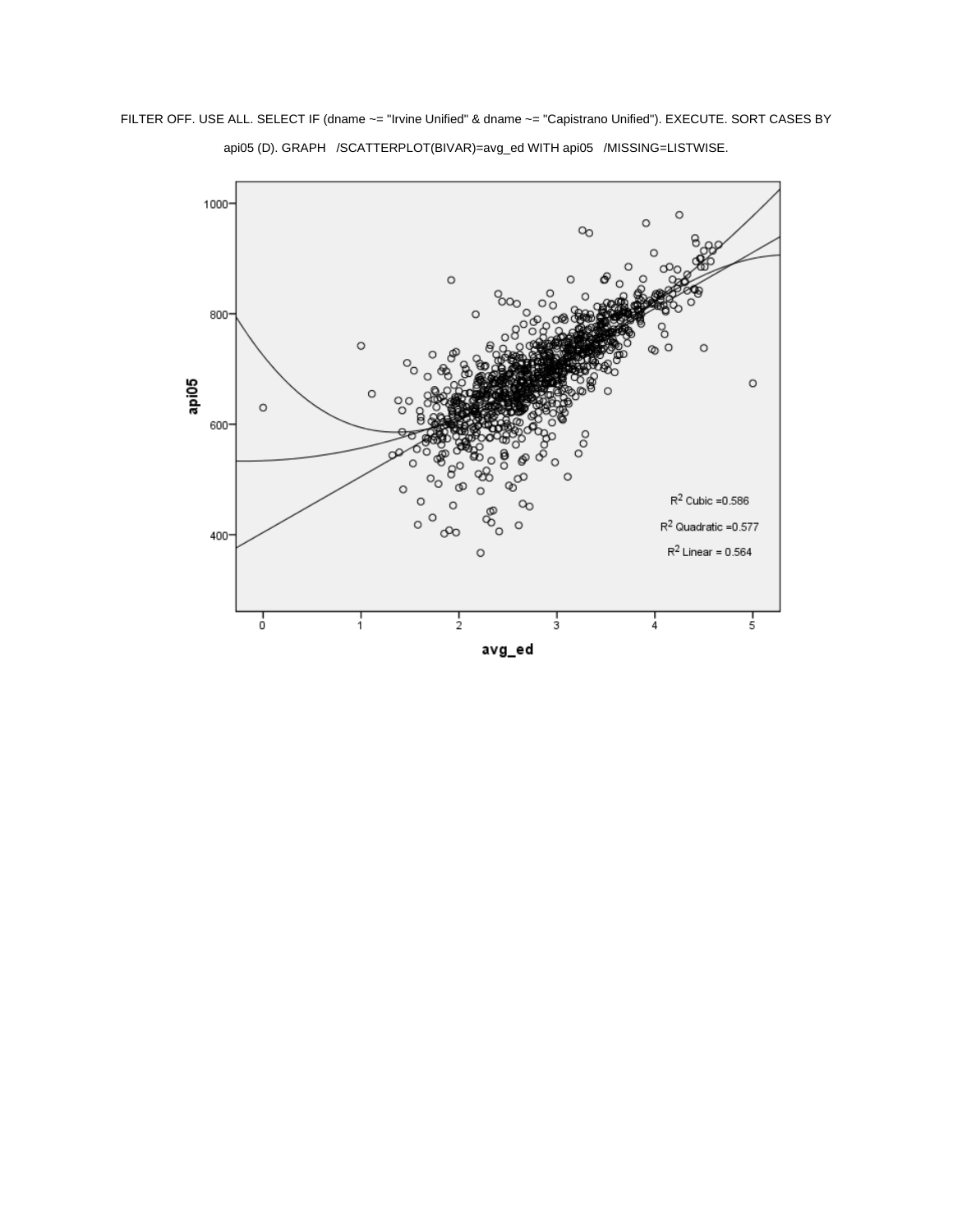|        |                            |              | <b>Correlations</b> |              |                      |                       |                       |
|--------|----------------------------|--------------|---------------------|--------------|----------------------|-----------------------|-----------------------|
|        |                            | api05        | pct_wh              | pct_hi       | el                   | meals                 | avg_ed                |
| api05  | <b>Pearson Correlation</b> | $\mathbf{1}$ | $.514$ **           | $-.571$ **   | $-.557$ **           | $-.614$ **            | .751                  |
|        | Sig. (2-tailed)            |              | .000                | .000         | .000                 | .000                  | .000                  |
|        | N                          | 1038         | 1038                | 1038         | 1038                 | 1038                  | 1038                  |
| pct_wh | <b>Pearson Correlation</b> | $.514$ **    | $\mathbf{1}$        | $-0.764$ **  | $-.683$ *            | $-.673$ **            | $.665$ **             |
|        | Sig. (2-tailed)            | .000         |                     | .000         | .000                 | .000                  | .000                  |
|        | ${\sf N}$                  | 1038         | 1038                | 1038         | 1038                 | 1038                  | 1038                  |
| pct_hi | <b>Pearson Correlation</b> | $-.571$ **   | $-0.764$ **         | $\mathbf{1}$ | $.758$ **            | $.712$ <sup>**</sup>  | $-.783$ <sup>**</sup> |
|        | Sig. (2-tailed)            | .000         | .000                |              | .000                 | .000                  | .000                  |
|        | ${\sf N}$                  | 1038         | 1038                | 1038         | 1038                 | 1038                  | 1038                  |
| el     | <b>Pearson Correlation</b> | $-0.557$     | $-0.683$ **         | $.758$ **    | $\mathbf{1}$         | $.686$ <sup>**</sup>  | $-.692$ **            |
|        | Sig. (2-tailed)            | .000         | .000                | .000         |                      | .000                  | .000                  |
|        | N                          | 1038         | 1038                | 1038         | 1038                 | 1038                  | 1038                  |
| meals  | Pearson Correlation        | $-0.614$     | $-0.673$            | $.712$ **    | $.686$ <sup>**</sup> | $\mathbf{1}$          | $-.777$ <sup>**</sup> |
|        | Sig. (2-tailed)            | .000         | .000                | .000         | .000                 |                       | .000                  |
|        | N                          | 1038         | 1038                | 1038         | 1038                 | 1038                  | 1038                  |
| avg_ed | <b>Pearson Correlation</b> | $.751$ **    | $.665$ **           | $-0.783$ **  | $-.692$ **           | $-.777$ <sup>**</sup> | $\mathbf{1}$          |
|        | Sig. (2-tailed)            | .000         | .000                | .000         | .000                 | .000                  |                       |
|        | N                          | 1038         | 1038                | 1038         | 1038                 | 1038                  | 1038                  |

\*\*. Correlation is significant at the 0.01 level (2-tailed).

[DataSet1] H:\220b\final\douglas-schoolapi05V2.sav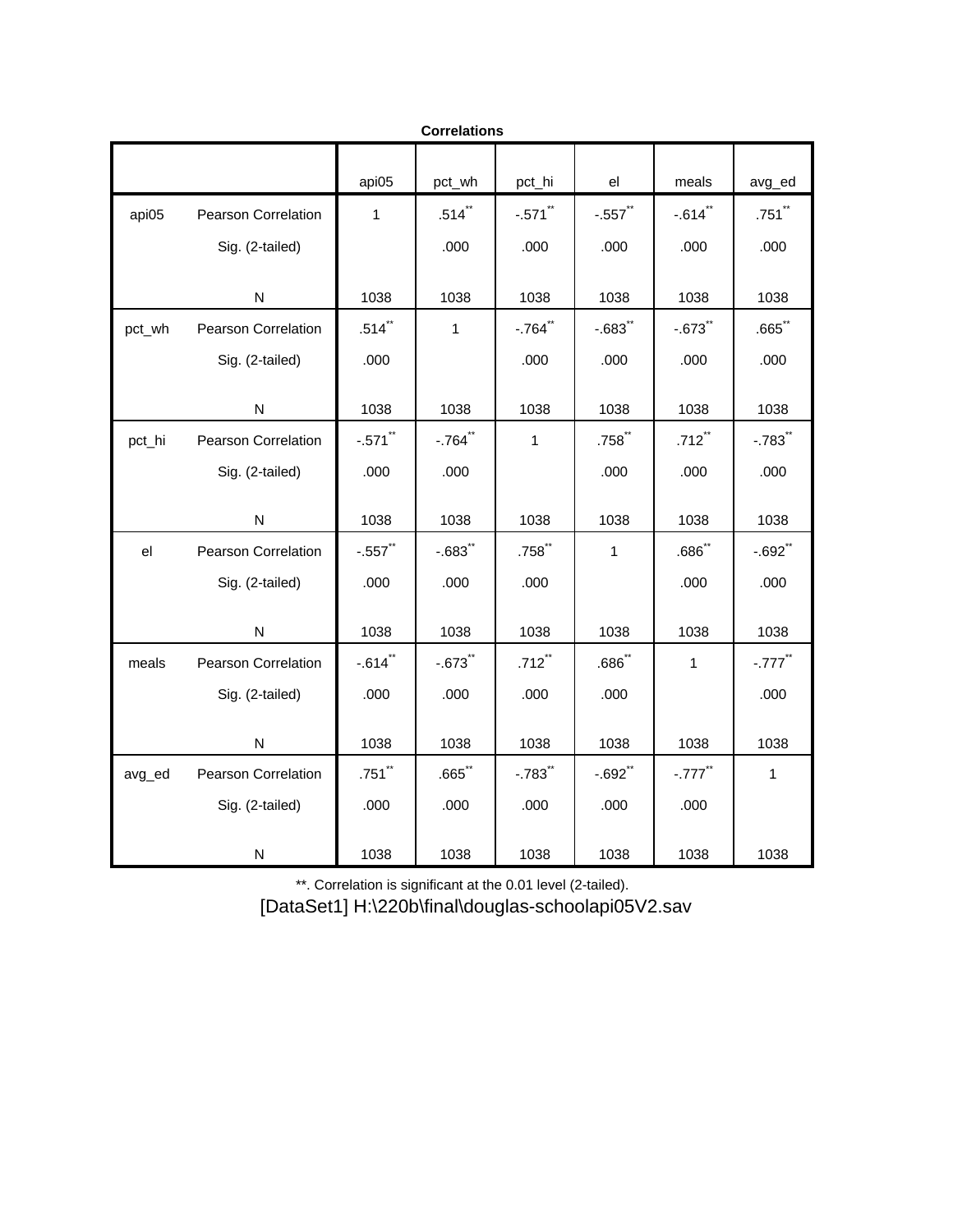| <b>Correlations</b> |                            |                      |                       |                      |              |           |                       |  |  |
|---------------------|----------------------------|----------------------|-----------------------|----------------------|--------------|-----------|-----------------------|--|--|
|                     |                            | api05                | not_hsg               | hsg                  | some_col     | col_grad  | grad_sch              |  |  |
| api05               | Pearson Correlation        | $\mathbf{1}$         | $-0.607$              | $-.597$              | $.102$ **    | $.624$ ** | $.689$ <sup>**</sup>  |  |  |
|                     | Sig. (2-tailed)            |                      | .000                  | .000                 | .001         | .000      | .000                  |  |  |
|                     | N                          | 1038                 | 1038                  | 1038                 | 1038         | 1038      | 1038                  |  |  |
| not_hsg             | <b>Pearson Correlation</b> | $-.607$ **           | $\mathbf{1}$          | $.332$ <sup>**</sup> | $-.464$ **   | $-.747$   | $-.563$ **            |  |  |
|                     | Sig. (2-tailed)            | .000                 |                       | .000                 | .000         | .000      | .000                  |  |  |
|                     | ${\sf N}$                  | 1038                 | 1038                  | 1038                 | 1038         | 1038      | 1038                  |  |  |
| hsg                 | Pearson Correlation        | $-0.597$             | $.332$ **             | $\mathbf{1}$         | $-.084$ **   | $-0.588$  | $-0.696$              |  |  |
|                     | Sig. (2-tailed)            | .000                 | .000                  |                      | .007         | .000      | .000                  |  |  |
|                     | N                          | 1038                 | 1038                  | 1038                 | 1038         | 1038      | 1038                  |  |  |
| some_col            | Pearson Correlation        | $.102$ <sup>**</sup> | $-.464"$              | $-.084$ **           | $\mathbf{1}$ | .076      | $-.160$ <sup>**</sup> |  |  |
|                     | Sig. (2-tailed)            | .001                 | .000                  | .007                 |              | .014      | .000                  |  |  |
|                     | N                          | 1038                 | 1038                  | 1038                 | 1038         | 1038      | 1038                  |  |  |
| col_grad            | <b>Pearson Correlation</b> | $.624$ <sup>**</sup> | $-.747$ <sup>**</sup> | $-.588$ **           | .076         | 1         | $.551$ **             |  |  |
|                     | Sig. (2-tailed)            | .000                 | .000                  | .000                 | .014         |           | .000                  |  |  |
|                     | N                          | 1038                 | 1038                  | 1038                 | 1038         | 1038      | 1038                  |  |  |
| grad_sch            | <b>Pearson Correlation</b> | $.689$ <sup>**</sup> | $-.563"$              | $-0.696$             | $-.160"$     | $.551$ ** | $\mathbf 1$           |  |  |
|                     | Sig. (2-tailed)            | .000                 | .000                  | .000                 | .000         | .000      |                       |  |  |
|                     | N                          | 1038                 | 1038                  | 1038                 | 1038         | 1038      | 1038                  |  |  |

\*\*. Correlation is significant at the 0.01 level (2-tailed).

\*. Correlation is significant at the 0.05 level (2-tailed).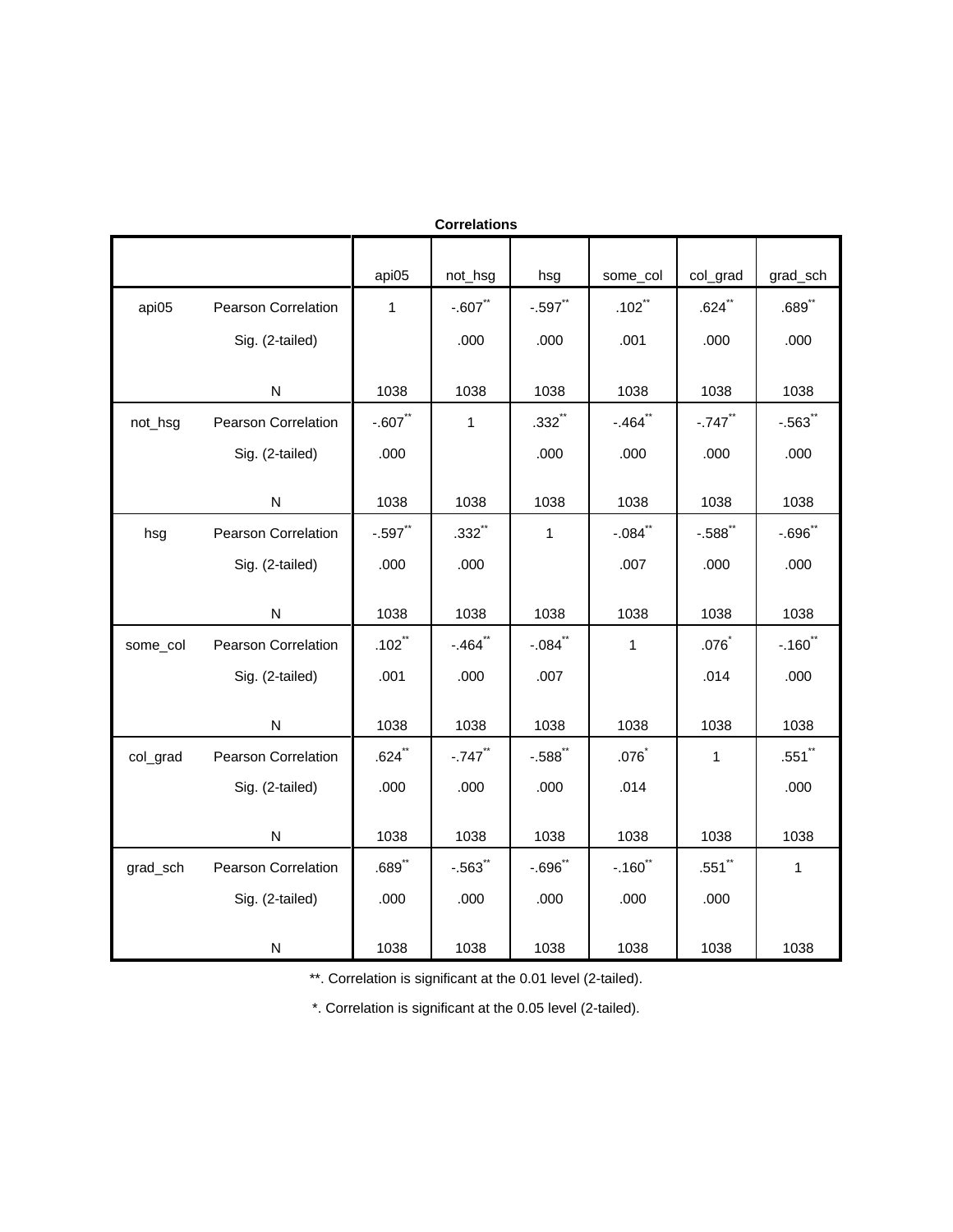# Scatterplot



Dependent Variable: api05